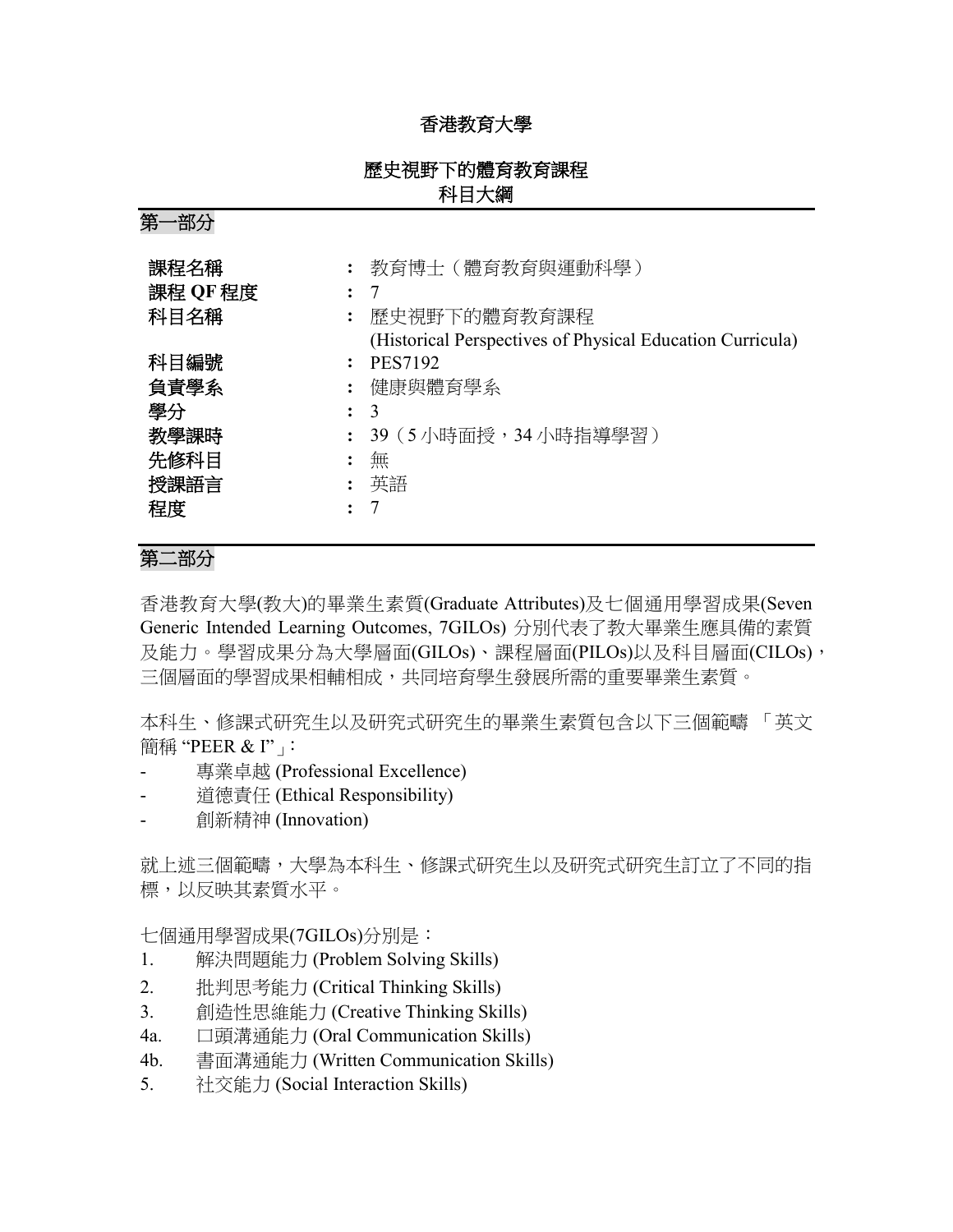- 6. 倫理決策 (Ethical Decision Making)
- 7. 全球視野 (Global Perspectives)

## **1.** 科目概要

在歷史視野下,本課程包括體育科學、體育活動和學校體育教育的理論和實 踐。具體而言,本課程將批判性地檢視在香港本地以及美國、英國和澳大利亞 等體育科學和體育教育(PE)較發達並受歡迎的國家背景下的體育和體育發展 史課程還將研究對待健康、體育活動和體育教育的態度如何影響學校自身的體 育課程和體育教學。

#### **2.** 預期學習成果

成功完成本課程後,學生應能夠:

- 成果一:展現出批判性地分析香港及海外國家的體育課程和體育師資教育課程 的歷史的能力;
- 成果二:具備以本地和全球視角,綜合與運動、體育活動、體育教育和體育師 資教育計劃等歷史要素相關的知識的技能;
- 成果三:瞭解體育教育和體育科學史上重大事件的背景,並能夠將這些信息與 當代學校體育課程和議題聯繫起來;
- 成果四:通過調查體育賽事對現有體育課程和學生成長的影響,分析過去和現 今體育課程的傳統;
- 成果五:關注專業面臨的相關議題,培養對有關體育課程的專業問題的深層興 趣。
- **3.** 內容、預期學習成果及教與學活動

|    | 教授内容            | 預期學習<br>成果<br>(CILOs) | 教與學活動   |
|----|-----------------|-----------------------|---------|
| 1. | 對比澳大利亞、英國和美國等西方 | 成果一                   | 由指導導師規定 |
|    | 國家,並概述香港的運動、體育活 | 成果二                   |         |
|    | 動及體育課程所扮演的傳統角色。 |                       |         |
| 2. | 運動和體育教育在學校課程中體現 | 成果一                   | 由指導導師規定 |
|    | 的歷史包容性,以及香港和世界其 | 成果二                   |         |
|    | 他地區體育師資教育的發展。   |                       |         |
| 3. | 過去和當今有關學校體育課程的全 | 成果三                   | 由指導導師規定 |
|    | 球及本地議題。         |                       |         |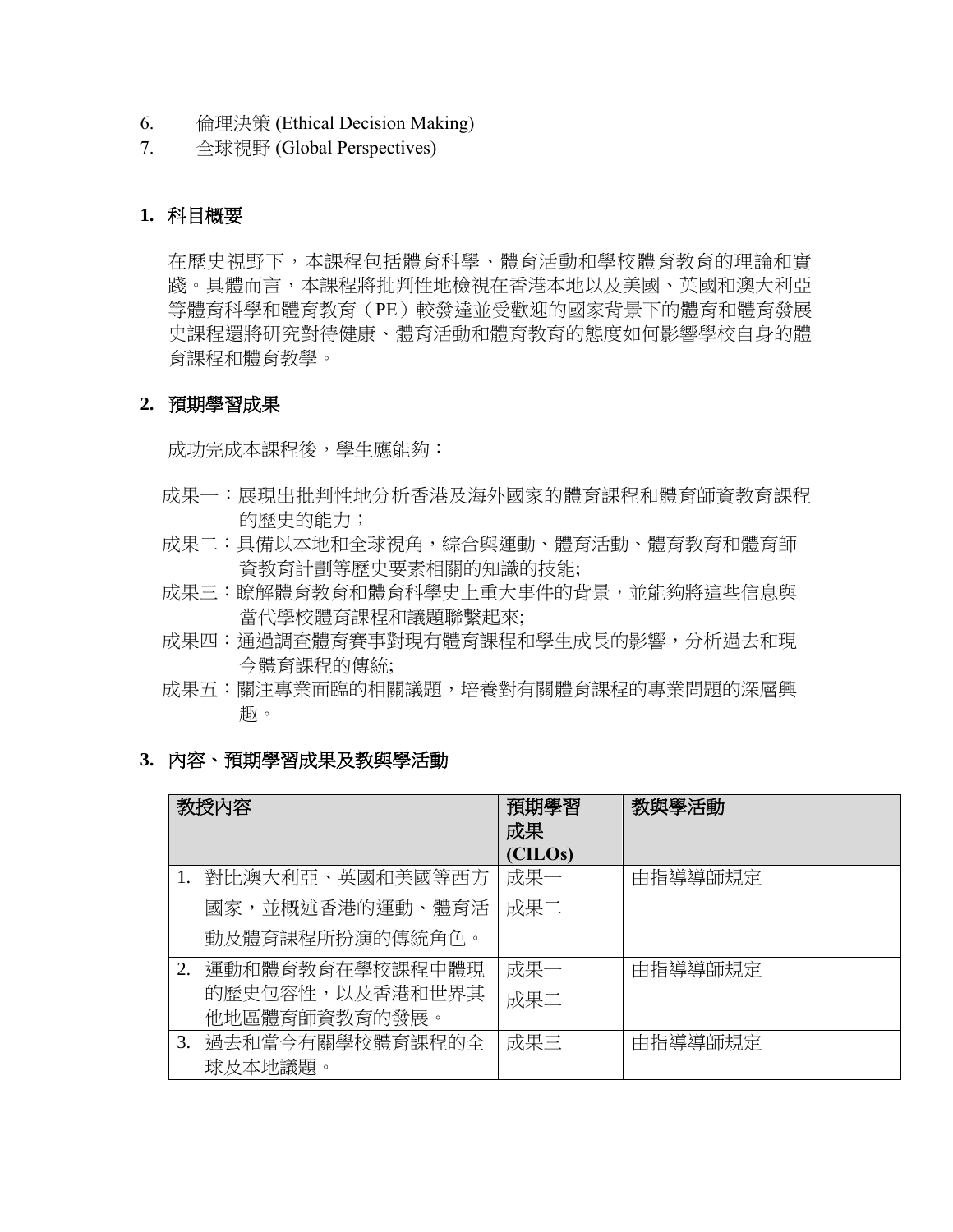| 4. | 體育課程設計和創新/有效的教學<br>策略。 | 成果四 | 由指導導師規定 |
|----|------------------------|-----|---------|
| 5. | 體育課程歷史研究的量化和質化方        | 成果二 | 由指導導師規定 |
|    | 法。                     | 成果三 |         |
|    |                        | 成果四 |         |
| 6. | 與體育教育研究的行動研究和案例        | 成果二 | 指導導師規定  |
|    | 研究相關的介紹。               | 成果三 |         |
|    |                        | 成果四 |         |
|    | 7. 當今體育課程面臨的相關議題。      | 成果五 | 指導導師規定  |
| 8. | 批判性地評審和評估歷史上的體育        | 成果一 | 指導導師規定  |
|    | 課程研究。                  | 成果二 |         |
|    |                        | 成果三 |         |
|    |                        | 成果四 |         |
|    |                        | 成果五 |         |

# **4.** 評核

| 評核課業                 | 所佔比重 | 預期學習成果 (CILOs) |
|----------------------|------|----------------|
| (一)在香港和全球範圍內,有歷史觀點的關 | 25%  | 成果一            |
| 於體育運動和體育教育的附注釋的參考    |      | 成果二            |
| 文獻目錄                 |      | 成果三            |
|                      |      | 成果四            |
|                      |      | 成果五            |
| (二)對歷史上的運動與體育課程的批判性回 | 25%  | 成果一            |
| 顧                    |      | 成果二            |
|                      |      | 成果三            |
|                      |      | 成果四            |
|                      |      | 成果五            |
| (三)以小組進行的行動研究/案例研究   | 50%  | 成果一            |
|                      |      | 成果二            |
|                      |      | 成果三            |
|                      |      | 成果四            |
|                      |      | 成果五            |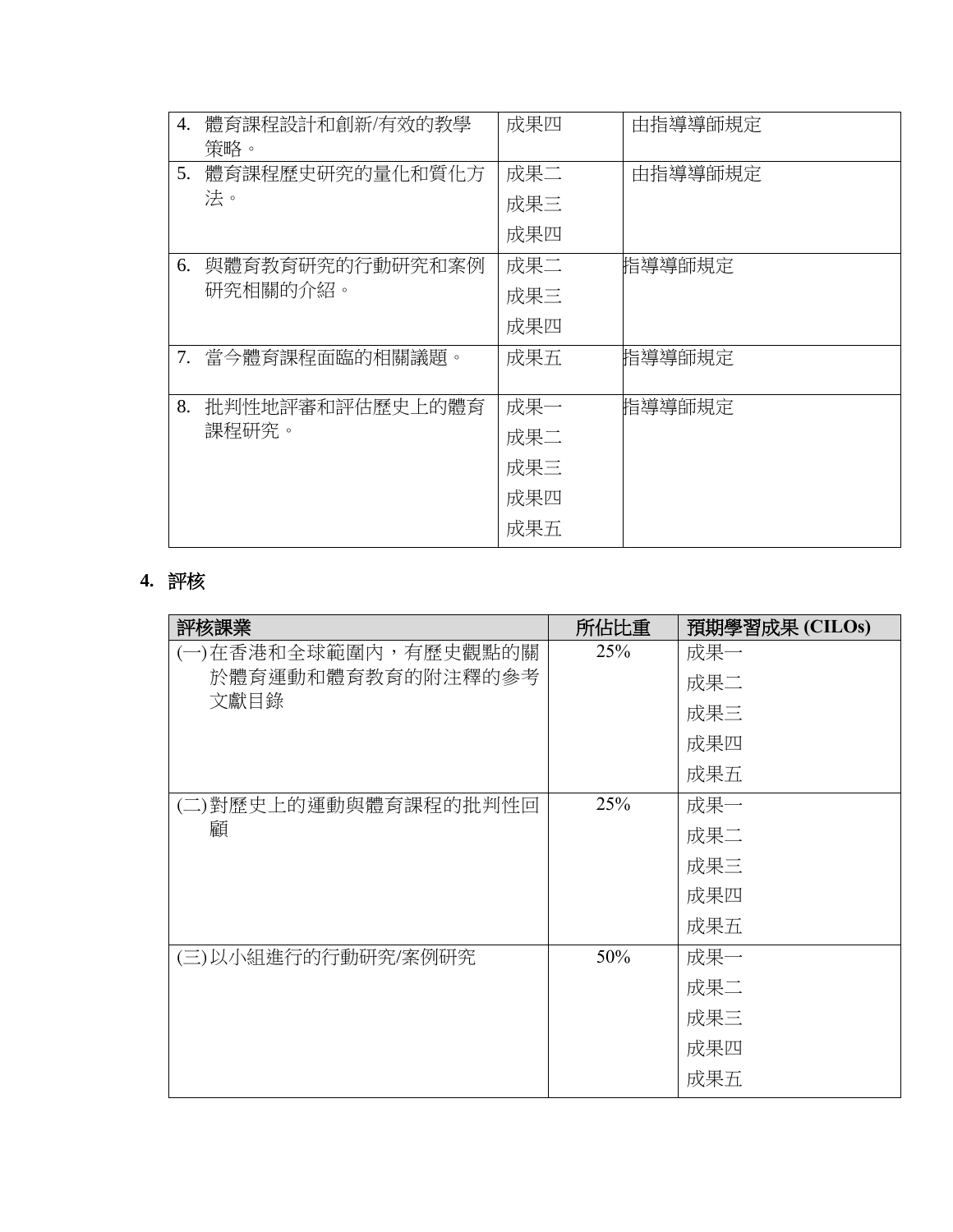### **5.** 指定教科書

無

## **6.** 推薦書目

- Armour, K. (2011) *Sport Pedagogy: An Introduction for Teaching and Coaching*. Routledge.
- Curriculum Development Council and Hong Kong Examinations and Assessment Authority (2007). *Physical education curriculum and assessment guide. (Secondary 4-6).* Hong Kong: Government Logistic Department.
- Freeman, W.H. (2015). *Physical Education, exercise and sport science in a changing society.* ( $8^{th}$  ed.) Burlington, MA : Jones & Bartlett Learning.

Jones, R. L., & Kingston, K. (2013) (Eds.). *An introduction to sports coaching: connecting theoryto practice*. London and New York: Routledge.

- Light, R. (2012) *Game Sense: pedagogy for performance, participation and enjoyment (Routledge Studies in Physical Education and Youth Sport)*. Routledge.
- Majumdar, B., Mangan, J.A. (2009) *Sport in South Asian Society: Past and Present (Sport in the Global Society)*. Routledge.
- *Physical Education Key Learning Area Curriculum Guide (Primary 1 – Secondary 6).* The Curriculum Development Council. The Education Bureau HKSARG 2017.
- Physical Education Section, Curriculum Development Institute, Education Bureau, The Hong Kong Administrative Region. (2008). *Physical education learning outcomes framework.* Hong Kong: Government Logistic Department.

#### **7.** 相關網絡資源

 <http://www.pecentral.org/websites/websitesmenu.html> <http://www.pecentralstore.com/> http://www.pecentral.org/assessment/assessmentresearch.html

#### **8.** 相關期刊

由講座導師規定

#### **9.** 學術誠信

本校堅持所有學術作品均須遵守學術誠信的原則,詳情可參閱學生手冊